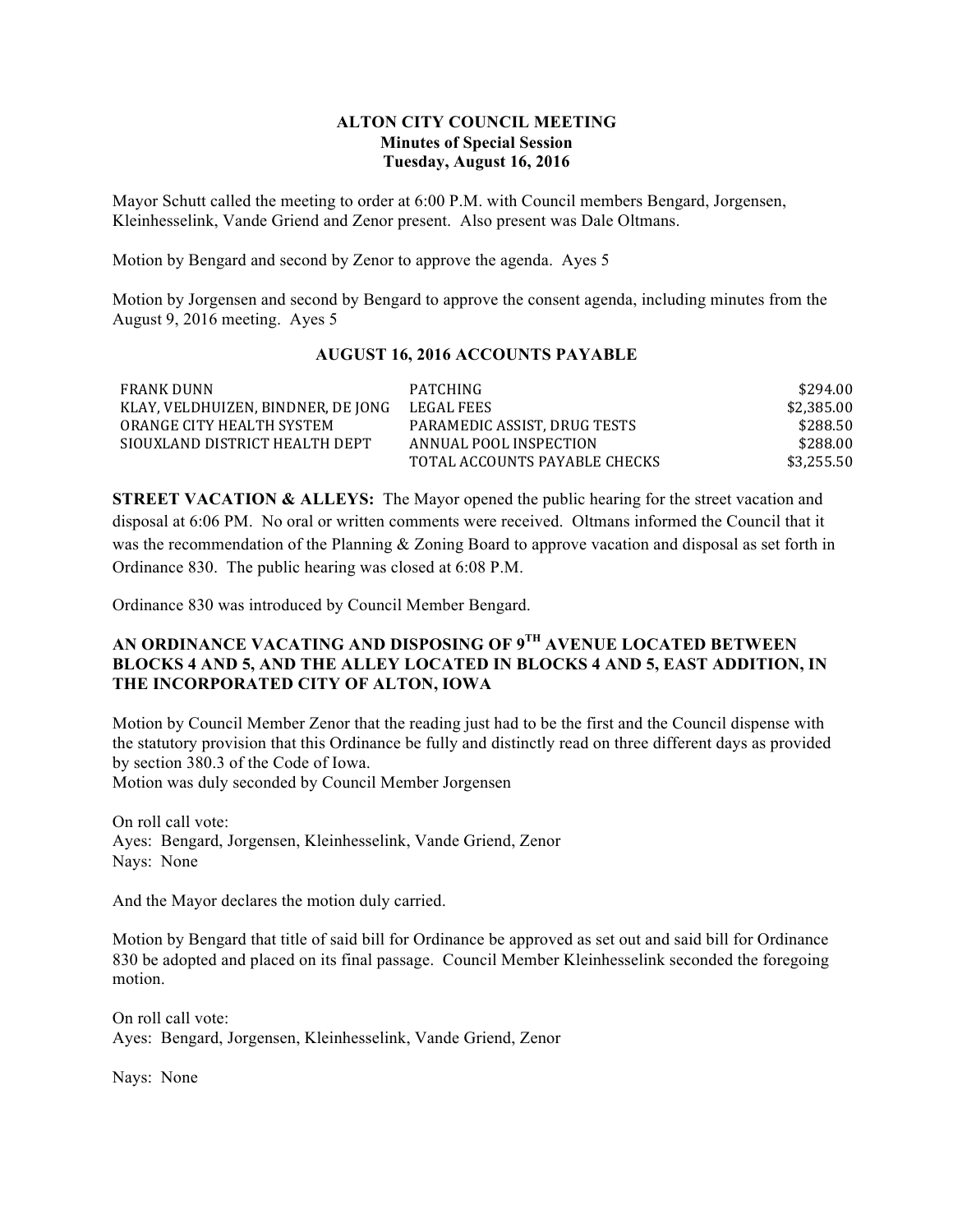The Mayor declares the motion duly carried and will forthwith sign he said Ordinance and the Clerk will add his attestation thereto, said Ordinance being adopted.

## **RESOLUTION 16-40 "RESOLUTION APPROVING THE VACATION AND DISPOSAL OF 9TH AVENUE LOCATED BETWEEN BLOCKS 4 AND 5, AND THE ALLEY LOCATED IN BLOCKS 4 AND 5, EAST ADDITION, IN THE INCORPORATED CITY OF ALTON, IOWA"**

was introduced and moved for adoption by Council Member Kleinhesselink. Vande Griend seconded the motion to adopt.

On roll call vote: Ayes: Bengard, Kleinhesselink, Jorgensen, Vande Griend, Zenor Nays: None

Whereupon the Mayor declared the Resolution duly adopted.

#### **ALLEY VACATION & DISPOSAL – BLOCK 8:**

The Mayor opened the public hearing for the alley vacation and disposal at 6:09 PM. No oral or written comments were received. Oltmans informed the Council that it was the recommendation of the Planning & Zoning Board to approve vacation and disposal as set forth in Ordinance 831. The public hearing was closed at  $6.12$  P M.

Ordinance 831 was introduced by Council Member Kleinhesselink.

## **AN ORDINANCE VACATING AND DISPOSING OF CITY OWNED PROPERTY IN BLOCK 8, ORIGINAL PLAT, IN THE INCORPORATED CITY OF ALTON, IOWA.**

Motion by Council Member Bengard that the reading just had to be the first and the Council dispense with the statutory provision that this Ordinance be fully and distinctly read on three different days as provided by section 380.3 of the Code of Iowa. Motion was duly seconded by Council Member Jorgensen

On roll call vote: Ayes: Bengard, Jorgensen, Kleinhesselink, Vande Griend, Zenor Nays: None

And the Mayor declares the motion duly carried.

Motion by Kleinhesselink that title of said bill for Ordinance be approved as set out and said bill for Ordinance 831 be adopted and placed on its final passage. Council Member Zenor seconded the foregoing motion.

On roll call vote: Ayes: Bengard, Jorgensen, Kleinhesselink, Vande Griend, Zenor Nays: None

The Mayor declares the motion duly carried and will forthwith sign he said Ordinance and the Clerk will add his attestation thereto, said Ordinance being adopted.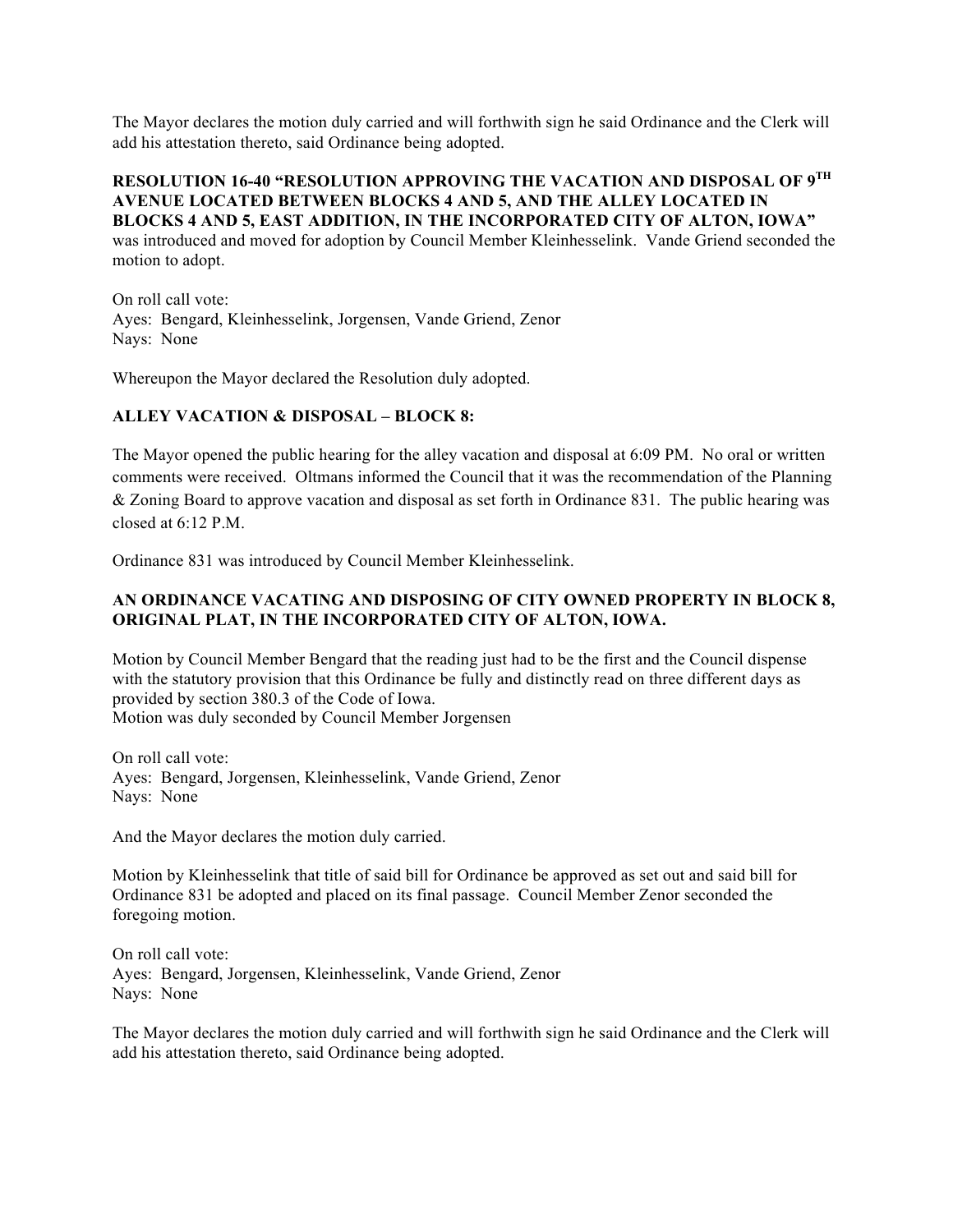**RESOLUTION 16-41 "RESOLUTION APPROVING THE VACATION AND DISPOSAL OF PROPERTY IN BLOCK 8, ORIGINAL PLAT, IN THE INCORPORATED CITY OF ALTON, IOWA"** was introduced and moved for adoption by Council Member Vande Griend. Kleinhesselink

On roll call vote:

Ayes: Bengard, Kleinhesselink, Jorgensen, Vande Griend, Zenor Nays: None

Whereupon the Mayor declared the Resolution duly adopted.

# **REZONING – BLOCK 8:**

seconded the motion to adopt.

The Mayor opened the public hearing for the alley vacation and disposal at 6:13 PM. No oral or written comments were received. Oltmans informed the Council that it was the recommendation of the Planning & Zoning Board to approve the rezoning as set forth in Ordinance 832.The public hearing was closed at  $6.15$  P.M.

Ordinance 832 was introduced by Council Member Kleinhesselink.

## **AN ORDINANCE AMENDING ORDINANCE NO. 647 KNOWN AS THE CITY OF ALTON ZONING ORDINANCE PURSUANT TO SECTION 25.1 AND SECTION 1.5 OF SAID ORDINANCE AS PREVIOUSLY PASSED AND ADOPTED THE 13TH DAY OF DECEMBER, 2004.**

Motion by Council Member Bengard that the reading just had to be the first and the Council dispense with the statutory provision that this Ordinance be fully and distinctly read on three different days as provided by section 380.3 of the Code of Iowa. Motion was duly seconded by Council Member Jorgensen

On roll call vote: Ayes: Bengard, Jorgensen, Kleinhesselink, Vande Griend, Zenor Nays: None

And the Mayor declares the motion duly carried.

Motion by Kleinhesselink that title of said bill for Ordinance be approved as set out and said bill for Ordinance 832 be adopted and placed on its final passage. Council Member Zenor seconded the foregoing motion.

On roll call vote: Ayes: Bengard, Jorgensen, Kleinhesselink, Vande Griend, Zenor Nays: None

The Mayor declares the motion duly carried and will forthwith sign he said Ordinance and the Clerk will add his attestation thereto, said Ordinance being adopted.